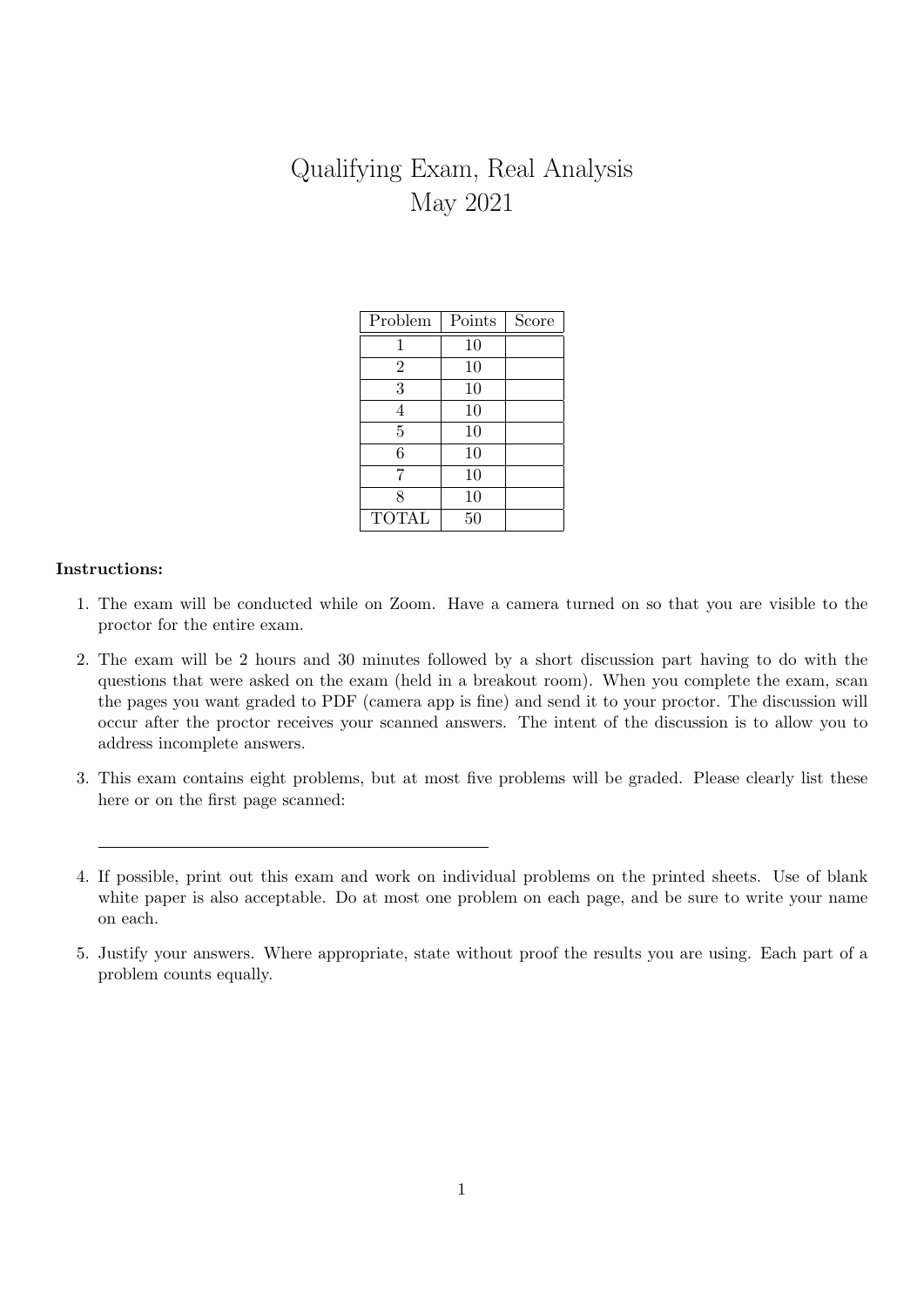#### Problem 1

Let  $(X, \mathcal{F})$  be a measurable space and  $\mu$  be a  $\sigma$ -finite measure on  $(X, \mathcal{F})$ . Prove or disprove the following statements.

- (a) If  $A_n \in \mathcal{F}$ ,  $n \in \mathbb{N}$ ,  $A_1 \subset A_2 \subset \cdots \subset A_n \subset \cdots$  and  $A = \bigcup_{n=1}^{\infty} A_n$  then  $\mu(A) = \lim_{n \to \infty} \mu(A_n)$ .
- (b) If  $A_n \in \mathcal{F}$ ,  $n \in \mathbb{N}$ ,  $A_1 \supset A_2 \supset \cdots \supset A_n \supset \ldots$  and  $A = \bigcap_{n=1}^{\infty} A_n$  then  $\mu(A) = \lim_{n \to \infty} \mu(A_n)$ .

#### Problem 2

Let  $(X, \mathcal{F}, \mu)$  be a measure space and  $\mu(X) = \infty$ . Show that

 $f_n \to f$   $\mu$ -a.e. and  $g_n \to g$   $\mu$ -a.e.  $\implies f_n g_n \to fg$   $\mu$ -a.e.

but

 $f_n \to f$   $\mu$ -a.e. and  $g_n \to g$   $\mu$ -a.e.  $\implies f_n g_n \to fg$  in measure.

### Problem 3

- (a) Consider the measure space  $(\mathbb{N}, \mathcal{P}(\mathbb{N}), \mu)$  where  $\mu({k}) = 2^{-k}, k \in \mathbb{N}$ . We consider the function f:  $\mathbb{N} \times \mathbb{N} \to \mathbb{R}$  given by  $f(n,n) = 4^n - 1$ ,  $f(n,n+1) = -2(4^n - 1)$  and  $f(m,n) = 0$  otherwise. Show that the conclusion of Fubini's theorem does not hold in this case. Why not ?
- (b) Let  $f : \mathbb{R} \to \mathbb{R}$  be a Borel measurable function, and consider its graph  $G = \{(x, f(x)) : x \in \mathbb{R}\}\$ in  $\mathbb{R}^2$ . Show that this subset is  $\mathcal{B}(\mathbb{R}^2)$ -measurable. Prove that  $m \times m(G) = 0$ .

#### Problem 4

Consider the set of bounded functions  $\mathcal{B}(\mathbb{R}, \mathbb{C})$  valued in  $\mathbb{C}$  with the sup-norm, and let  $P \subset \mathcal{B}(\mathbb{R}, \mathbb{C})$  be the subset of  $2\pi$ -periodic functions. Given  $N \in \mathbb{N}$ , for each  $f \in P$  consider the sum:

$$
S_N(f) := \sum_{k=-N}^N c_k
$$

where  $c_k$  are the k-th Fourier coefficient of f given by  $c_k := \frac{1}{2}$  $2\pi$  $\int_0^\pi$  $-\pi$  $f(t)e^{-ikt}dt$ 

- (a) Show that  $P$  is complete with the sup-norm
- (b) Show that  $S_N : P \to \mathbb{C}$  is a continuous linear form, and its norm is given by

$$
||S_N|| := \frac{1}{2\pi} \int_{-\pi}^{\pi} \Big| \sum_{k=-N}^{N} e^{-ikt} \Big| dt
$$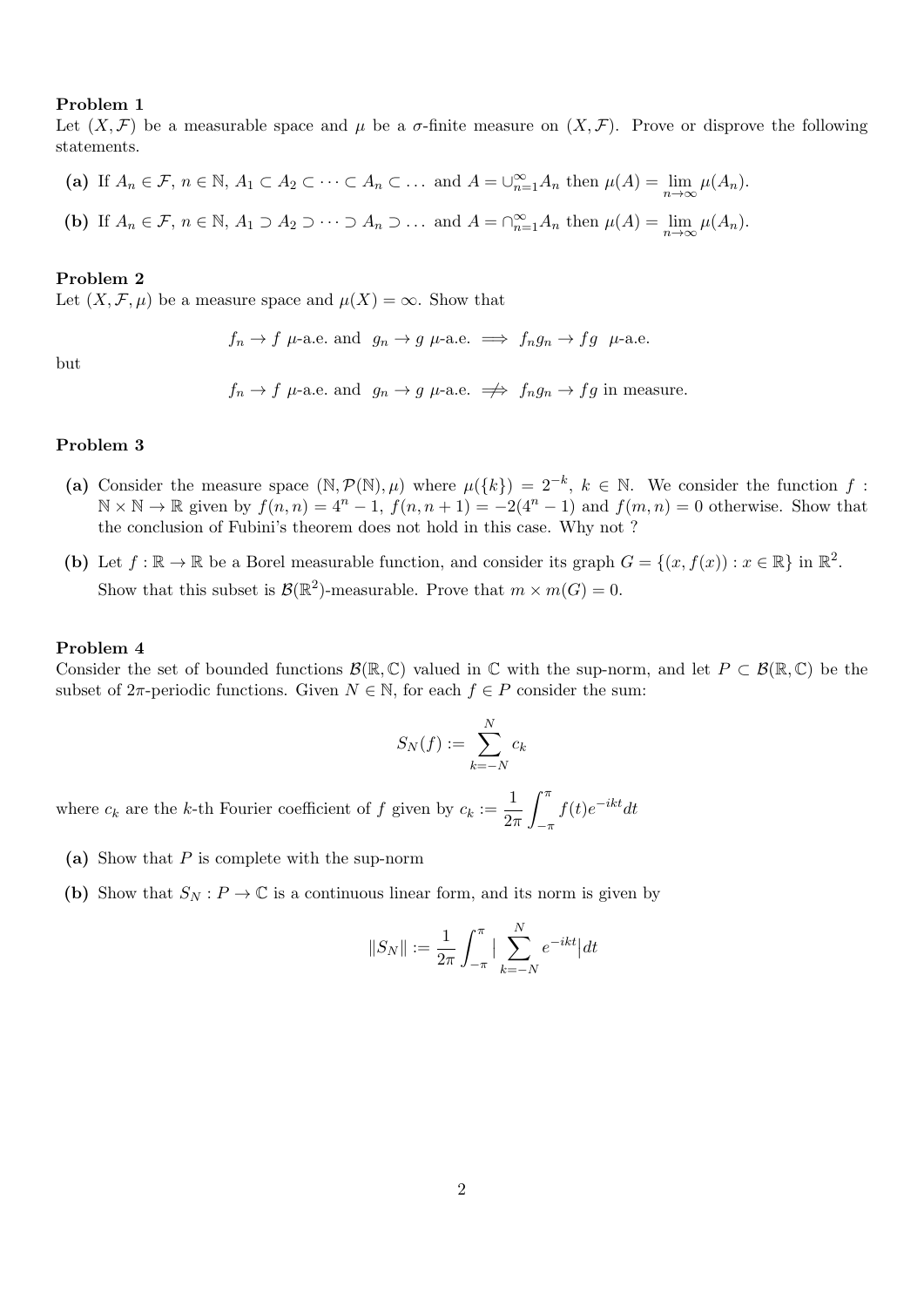# Problem 5

Consider the space  $\ell^2$  of sequences  $x : \mathbb{N} \to \mathbb{R}$  satisfying  $\sum_{n=1}^{\infty}$  $\frac{i=1}{i}$  $x_i^2 < \infty$ , with the usual metric. Given a sequence  $(a_n)_{n=1}^{\infty}$  of real numbers define the set

$$
A := \left\{ (x_1, x_2, \dots) \in \ell^2 \, : \, \sum_{n=1}^{\infty} a_n x_n^2 \le 1 \right\}
$$

- (a) Under the assumption that the sequence  $(a_n)_{n=1}^{\infty}$  is bounded, show that the set A is not compact.
- (b) Under the assumption that  $a_n > 0$  for all  $n \in \mathbb{N}$  and  $a_n \to \infty$  as  $n \to \infty$ . Show that the set A is compact in  $\ell^2$ .

# Problem 6

Let  $(X, \mathcal{M}, \mu)$  be a measure space and  $f : X \times [a, b] \to \mathbb{R}$  for  $-\infty < a < b < \infty$ . Suppose that  $f(\cdot, t) : X \to \mathbb{R}$ is in  $L^1(\mu)$  for each  $t \in [a, b]$ . Consider the function

$$
F(t) = \int_X f(x, t) \mathrm{d}\mu.
$$

- (a) Suppose there exists  $g \in L^1(\mu)$  such that  $|f(x,t)| \le g(x)$  for all  $x, t$ . Prove that if  $\lim_{t \to t_0} f(x,t) = f(t_0)$  for every x, then  $\lim_{t \to t_0} F(t) = F(t_0)$ .
- (b) Suppose that, for all x, t, the derivative  $\frac{\partial f}{\partial t}$  exists and  $\frac{\partial f}{\partial t}(x,t)$  $\leq g(x)$ , for some  $g \in L^1(\mu)$ . Conclude that  $F$  is differentiable on  $(a, b)$  and

$$
F'(t) = \int_X \frac{\partial f}{\partial t} \, \mathrm{d}\mu, \qquad t \in (a, b)
$$

(c) Use this and the fact that  $\int_{\mathbb{R}} e^{-tx^2} dx =$  $\sqrt{\pi}$  $\frac{1}{t}$  for  $t > 0$ , to show that

$$
\int_{\mathbb{R}} x^{2n} e^{-x^2} dx = \sqrt{\pi} \frac{(2n)!}{4^n n!}
$$

.

You might want to start with  $n = 1$  to get the pattern.